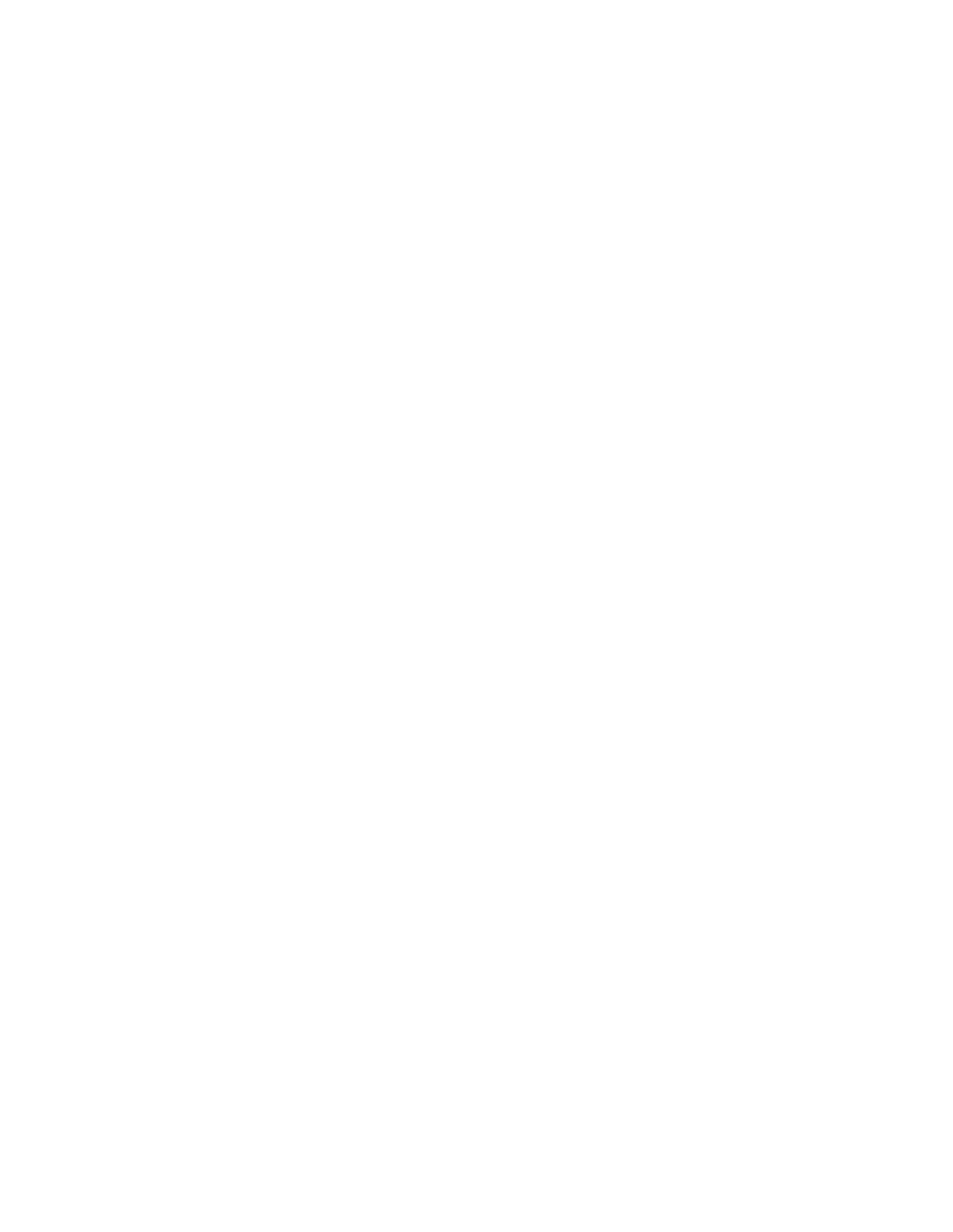

HOUSE BEAUTIFUL

Yet still, the depressing palette persists as an American staple. Varney recalls one particularly troubling run-in that cemented his disdain: "I was staying at an airport hotel in L.A., and the walls were a beige grasscloth, the curtains at the windows were beige on beige and the carpet was beige," he says. "I went to take a shower in this travertine bath and I said to myself, 'Carleton, you are naked in a bowl of oatmeal.'"

Drowning in oatmeal guests at the Grand Hotel are not, that's for certain: "The hotel is filled with color and gardens—it is, as I am, a maximalist," Varney says proudly.

The designer first began work on the property 43 years ago and, as he recalls, "set along creating an American fantasy where you could go and sleep in the rooms like the first ladies did." As luck would have it, that task was an easier one for Mr. Varney than most: he was a decorator to many of them. "Betty Ford I knew, of course I was Rosalynn's decorator. I had the personal experience with Barbara Bush and Laura Bush."

"They all were quite active," in the design of their space, Varney

says. "They all gave me letters! And those letters are in the rooms hanging on the walls."